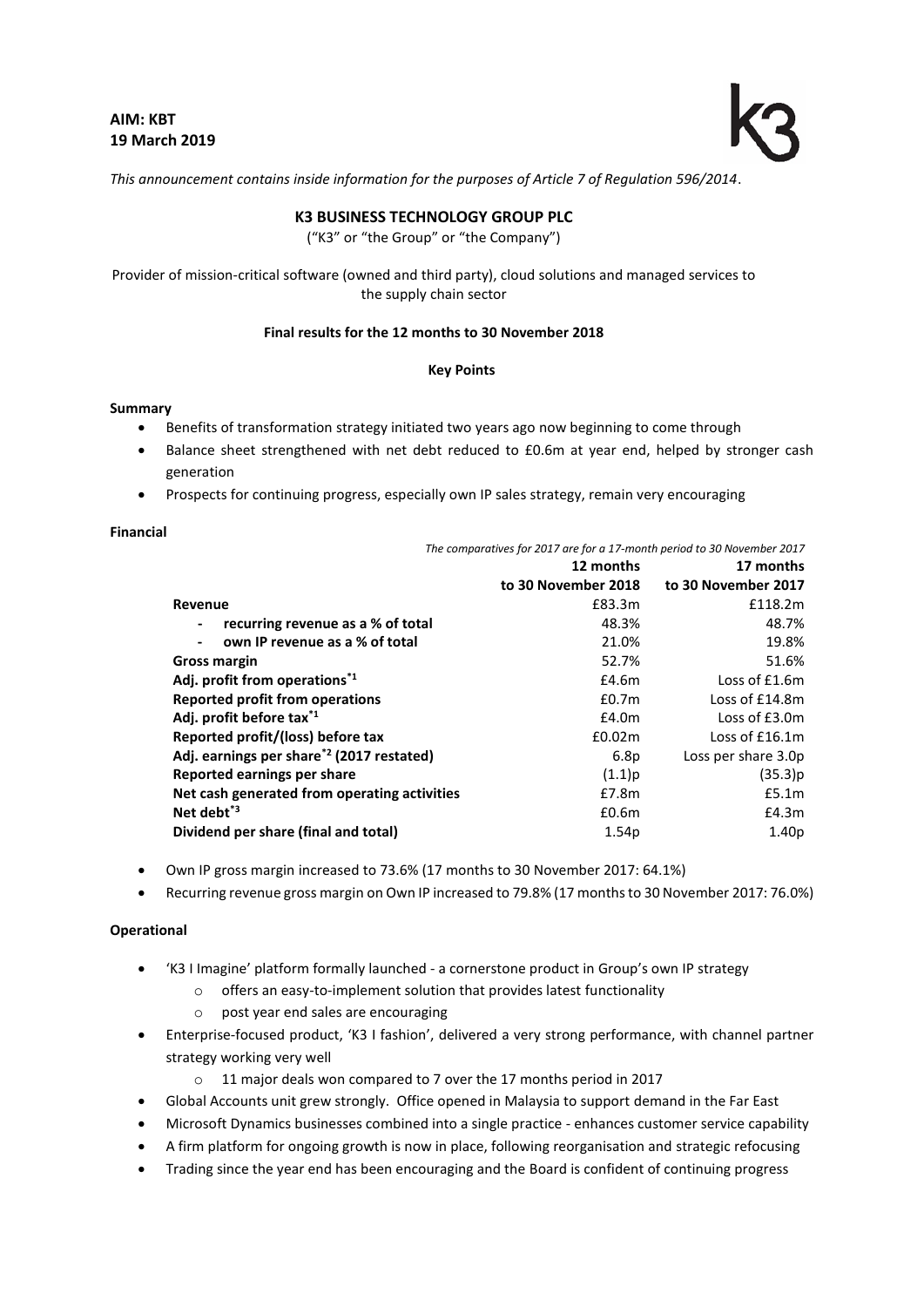# **Adalsteinn Valdimarsson, Chief Executive Officer of K3, commented:**

*"I am pleased to report that K3 has moved from losses into profit at the operating level, with the transformation strategy initiated two years ago now bearing fruit. Its positive effects are also evident in improved cash generation and significantly reduced net debt at the year end.* 

*"A key part of our growth strategy is increasing sales of products that contain our own IP, and the formal launch of the 'K3 I Imagine' platform was a significant milestone in this plan. It has the potential to be a major driver of profits and recurring revenues for the Group.* 

*"K3 now has a firm platform for ongoing growth and we remain positive about future prospects across the Group. Trading since the end of the financial year has been encouraging, and we expect to see continued momentum over the new financial year."*

# **Enquiries:**

| K3 Business Technology Group plc<br>www.k3btg.com | Adalsteinn Valdimarsson (CEO)<br>Robert Price (CFO)                                         | T: 020 3178 6378 (today)<br>Thereafter 0161 876 4498 |
|---------------------------------------------------|---------------------------------------------------------------------------------------------|------------------------------------------------------|
| finnCap Limited<br>(NOMAD & Broker)               | Julian Blunt/James Thompson<br>(Corporate Finance)<br>Camille Gochez<br>(Corporate Broking) | T: 020 7220 0500                                     |
| <b>KTZ Communications</b>                         | Katie Tzouliadis/ Dan Maloney                                                               | T: 020 3178 6378                                     |

#### **Notes:**

- Note 1 Calculated before amortisation of acquired intangibles of £2.51m (2017: £3.93m), exceptional reorganisation costs of £1.36m (2017: £4.73m), exceptional impairment of development costs of £nil (2017: £4.54m), acquisition costs of £nil (2017: £0.31m), share-based payment charge of £0.10m (2017: £nil) and release of contingent consideration of £nil (2017: £0.39m).
- Note 2 Calculated before amortisation of acquired intangibles (net of tax) of £1.95m (2017: £3.04m), exceptional reorganisation costs (net of tax) of £1.36m (2017: £4.73m), exceptional impairment of development costs (net of tax) of £nil (2017: £4.54m), acquisition costs (net of tax) of £nil (2017: £0.31m), share-based payment charge (net of tax) of £0.10m (2017: £nil) and release of contingent consideration (net of tax) of £nil (2017: £0.39m). The adjusted EPS/(LPS) for the 17 months ended 30 November 2017 has been amended to reflect that there was no tax charge or credit recognised in the period on either the exceptional reorganisation costs or on the exceptional impairment charge. The calculation has been amended to reflect the actual tax charge or credit directly allocable rather than on an effective tax rate as previously determined as the directors consider this to be a fairer representation.
- Note 3 Net debt is gross debt net of cash and cash equivalents.

The above comparatives for 2017 are for a 17-month period to 30 November 2017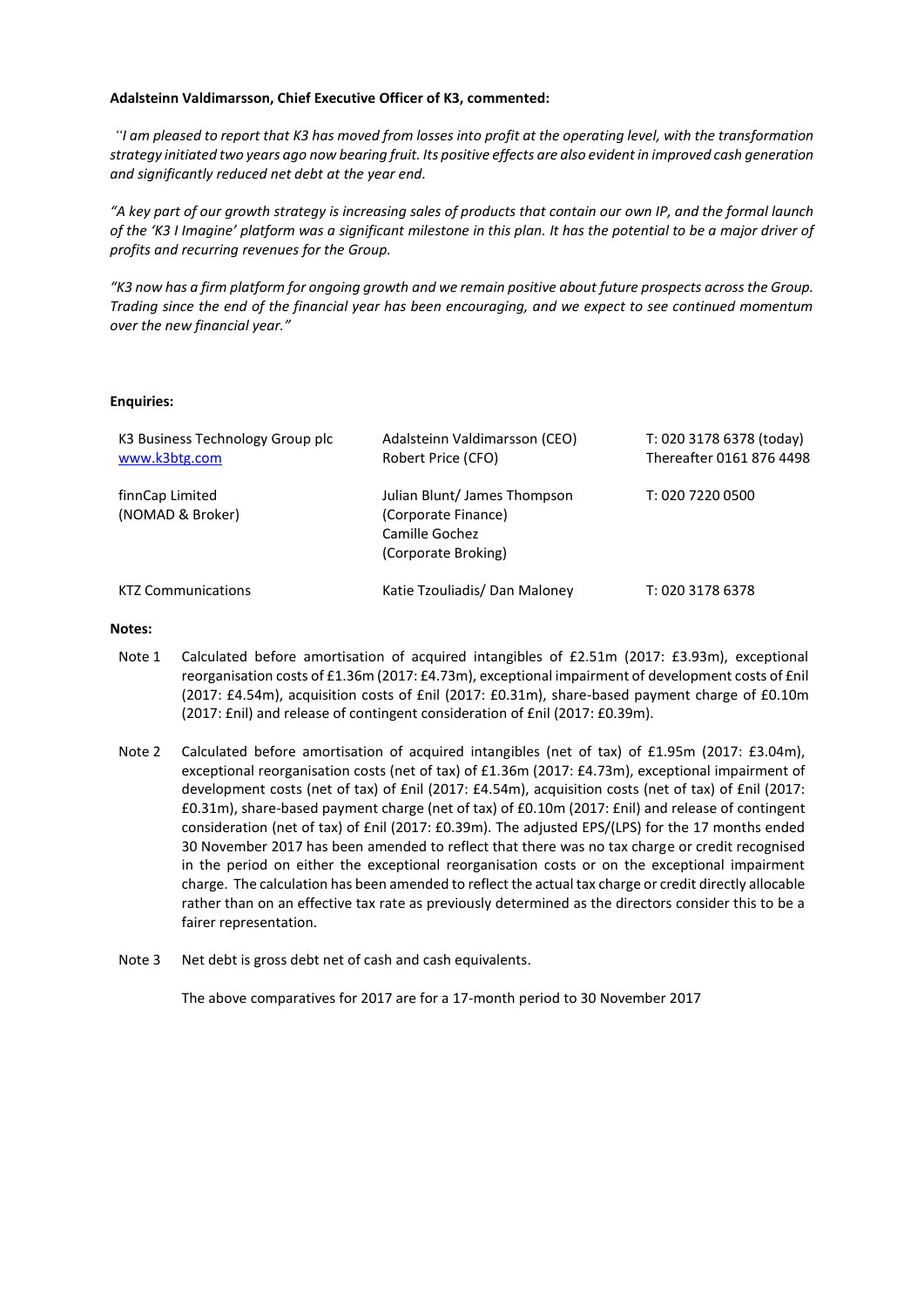#### **CHAIRMAN'S AND CHIEF EXECUTIVE'S STATEMENT**

# **Overview**

We are very pleased to report that K3 has returned to profitability at the operating level, with an adjusted profit from operations \*1 for the financial year of £4.6m, against an adjusted loss from operations<sup>\*1</sup> of £1.6m in the 17month period to 30 November 2017. Reported profit from operations was £0.7m (17 months ended 30 November 2017: loss of £14.8m). As importantly, cash generation was significantly stronger too and helped to drive an 86% reduction in net debt at the year end to £0.6m from £4.3m at 30 November 2017.

These results are very encouraging and better than original market expectations. They reflect the initiatives we started some two years ago to strengthen and reposition the Group.

The key elements of our transformation strategy have been focused on increasing sales of our intellectual property ("IP"), integrating our operations for greater synergies, and improving our customer delivery capability and routes to market. The formal launch of 'K3 I Imagine', our cutting-edge, cloud-native product, in the final quarter of the financial year was an important step in our growth strategy, and it has made good progress since then. We see 'K3 I Imagine' as a cornerstone product for the Group as we increase own IP sales within our overall offering.

Looking ahead, we remain very positive about K3's growth prospects in the new financial year and will continue to focus on growing own IP sales, operational efficiency, and cash generation.

# **Business Model and Performance**

K3 is a leading provider of mission-critical Enterprise Resource Planning ("ERP") and other business solutions for customers who make, move and sell products in the supply chain sector.

We install and support software solutions based on own IP and on Microsoft, Sage and SYSPRO solutions. Our customer base is large, comprising around 3,700 companies in the UK, Europe, the Far East and USA. Once installed, our solutions typically generate high levels of recurring revenues through annual software maintenance renewals, support contracts and hosting, and customer relationships are very long, something we promote through high service levels. This also creates the opportunity for us to upgrade and offer additional products and solutions.

A core element of our growth strategy is to increase revenues from our own IP, which benefits margins and recurring revenues. Our IP underpins our 'stand-alone' products and is also embedded within specific third-party ERP solutions, including Microsoft's. As part of a third-party product, our IP enriches the existing solution with additional functionality and enables us to tailor it for specific market sectors. In doing so, we are able to strongly differentiate our offering from that of the competition, and it also helps to underpin strong customer relationships. While the majority of our sales are direct, through our sales teams, we also sell through channel partners. These indirect sales have the potential to be a major profit driver for the Group and remain a key focus for future growth.

Over the year, our reinvigorated model has supported good sales and margin growth. The change in our market approach for our Enterprise-related product, 'K3 I fashion' (our own IP add-on to a Microsoft ERP product that we previously sold as 'ax I is Fashion') – shifting more towards channel partner sales – is working well, and some major new wins were secured during the year through System Integrators ("SI"). We have also established a new "sell with" relationship with Microsoft, which has resulted in some good new customer wins, helped by a more confident outlook in international markets.

Our revenue percentage from non-UK markets is now 44.0% compared to 32.5% in the 17 months to 30 November 2017. This has been largely driven by the growth in sales from both our channel partner network and from our Global Accounts unit.

During the year we completed and launched the 'K3 I Imagine' platform, a class-leading, cloud native product, which offers customers a scalable platform and easy-to-integrate point solutions. These point solutions include simple apps such as our mobilePOS solution, as well as more complex solutions such as kiosks. We also intend to provide customers with access to the 'K3 I Imagine' platform itself for their own bespoke apps. All these propositions are provided to customers on a Software-as-a-Service ("SaaS") basis i.e. on a consumption model.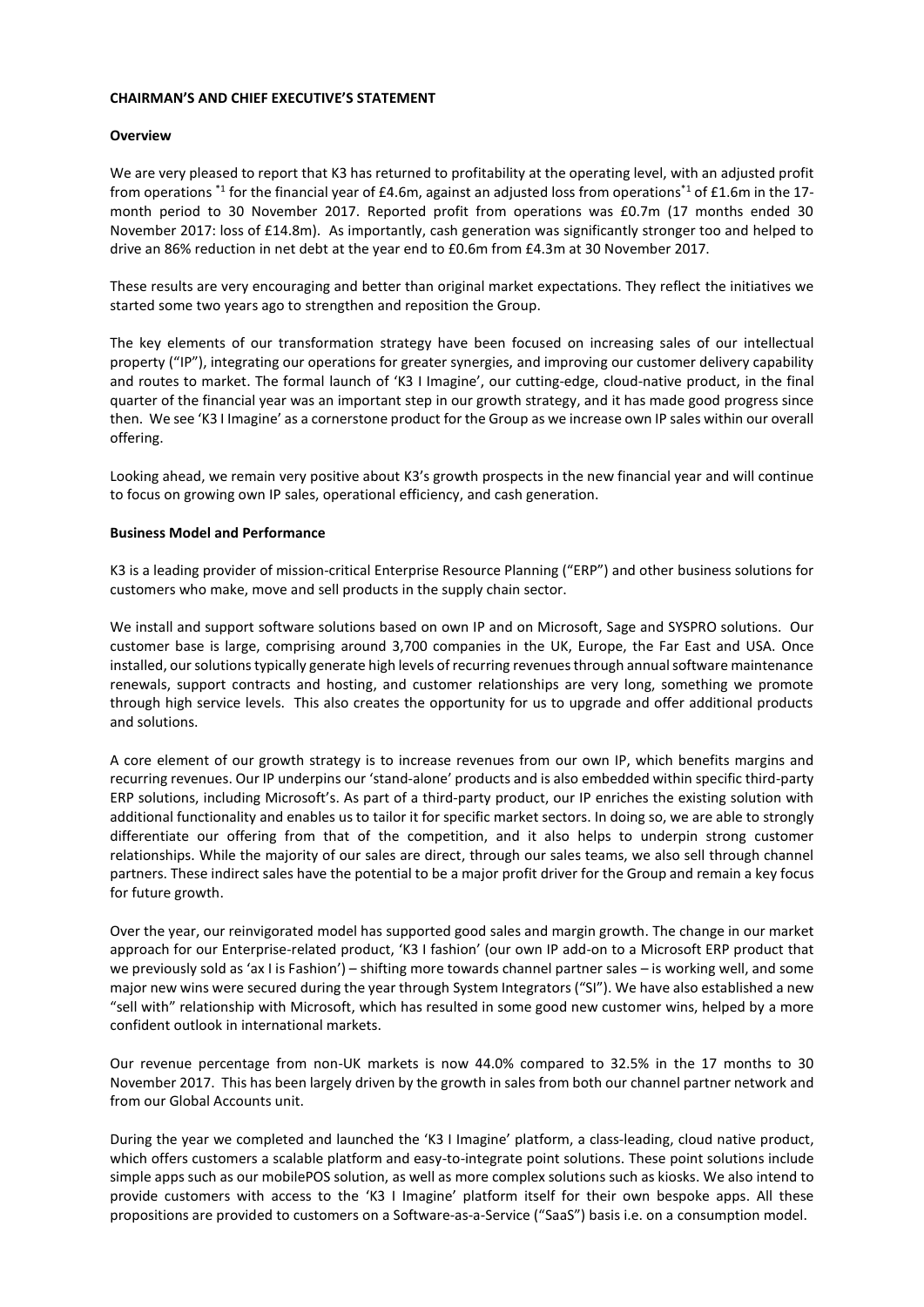An important selling point for the 'K3 I Imagine' platform and our point solutions is that they can be easily and quickly integrated into any existing IT infrastructure. Customers therefore do not need to replace core systems, unlike traditional solutions. As a result, the whole offering enables customers to adopt innovative solutions and applications rapidly and flexibly. It also provides them with a faster return-on-investment and extends the life of their previous IT investments. We plan to develop new applications for 'K3 I imagine', working in conjunction with customers, and will be using proven routes to markets to develop sales in new geographies.

As previously announced, we created a single, Group-level IP unit that is responsible for software development and own IP management. This measure has improved resource utilisation and allows for a more commerciallyfocused approach, increasing the linkage between our 'build' and 'sell' teams.

Following the completion of the review into the Group's resources at the beginning of the financial year, we announced that we would be combining our Microsoft Dynamics businesses (AX, NAV and CRM) into a single practice to enhance our customer service capability. We are pleased to report that this was successfully concluded during the year. Together the restructuring and efficiency programmes are enabling us to convert earnings more efficiently into cash. At the same time, we are also investing in growth areas notably in our own IP and internationally.

During the year, we also opened an office in Kuala Lumpur, Malaysia, to support our continuing growth in the Far East, especially at our Global Accounts operation.

# **Financial Results**

# *It should be noted that all comparative figures for 2017 refer to the 17-month period to 30 November 2017.*

K3 generated an adjusted profit from operations<sup>\*1</sup> of £4.6m (2017: adjusted loss from operations<sup>\*1</sup> of £1.6m), a £6.2m turnaround. We incurred charges relating to our Microsoft Dynamics combination programme, including exceptional reorganisation costs of £1.4m (2017: £4.7m). After adjusting for these exceptional costs, and for amortisation of intangibles of £2.5m and share-based payment charge of £0.1m, the profit from operations was £0.7m (2017: loss from operations of £14.8m – with exceptional costs at £4.7m, amortisation of intangibles at £3.9m, and share-based payment charge at nil).The Board considers it useful to include the share-based payment charge separately because the amount can fluctuate significantly. The share-based payment charge related to the share options granted during the year to 30 November 2018.

Adjusted earnings per share<sup>\*3</sup> was 6.8p (2017: adjusted loss per share<sup>\*3</sup> of 3.0p as restated), and the basic loss per share reduced to 1.1p (2017: loss per share of 35.3p).

The Group's gross margin percentage increased, reflecting the increased focus of selling our IP, which carries a higher gross margin, as well as better resource utilisation and chargeability in Services. This will remain a focus for the Group over the new financial year.

The major factors influencing the outcome for the period are discussed in the Operational Review.

## **Balance Sheet and Cash Generation**

The Group's working capital continues to improve and has helped to drive strong cash generation together with the improvement in adjusted profit from operations<sup>\*1</sup>. At the financial year end, net debt stood at £0.6m, which is a £3.7m improvement from the same point in 2017 (30 November 2017: net debt of £4.3m).

The Group is currently close to finalising an expected extension of its current banking facilities, which expire in October 2019, to March 2021.

# **Dividend**

The Board is pleased to propose an increased final (and total) dividend for the financial year of 1.54p per share (2017: 1.4p), which will become payable, subject to shareholder approval, on the 14 June 2019 to all shareholders on the register on 17 May 2019.

K3's Annual General Meeting will be held on 22 May 2019 at 10.30am at the offices of finnCap Limited, 60 New Broad Street, London, EC2M 1JJ.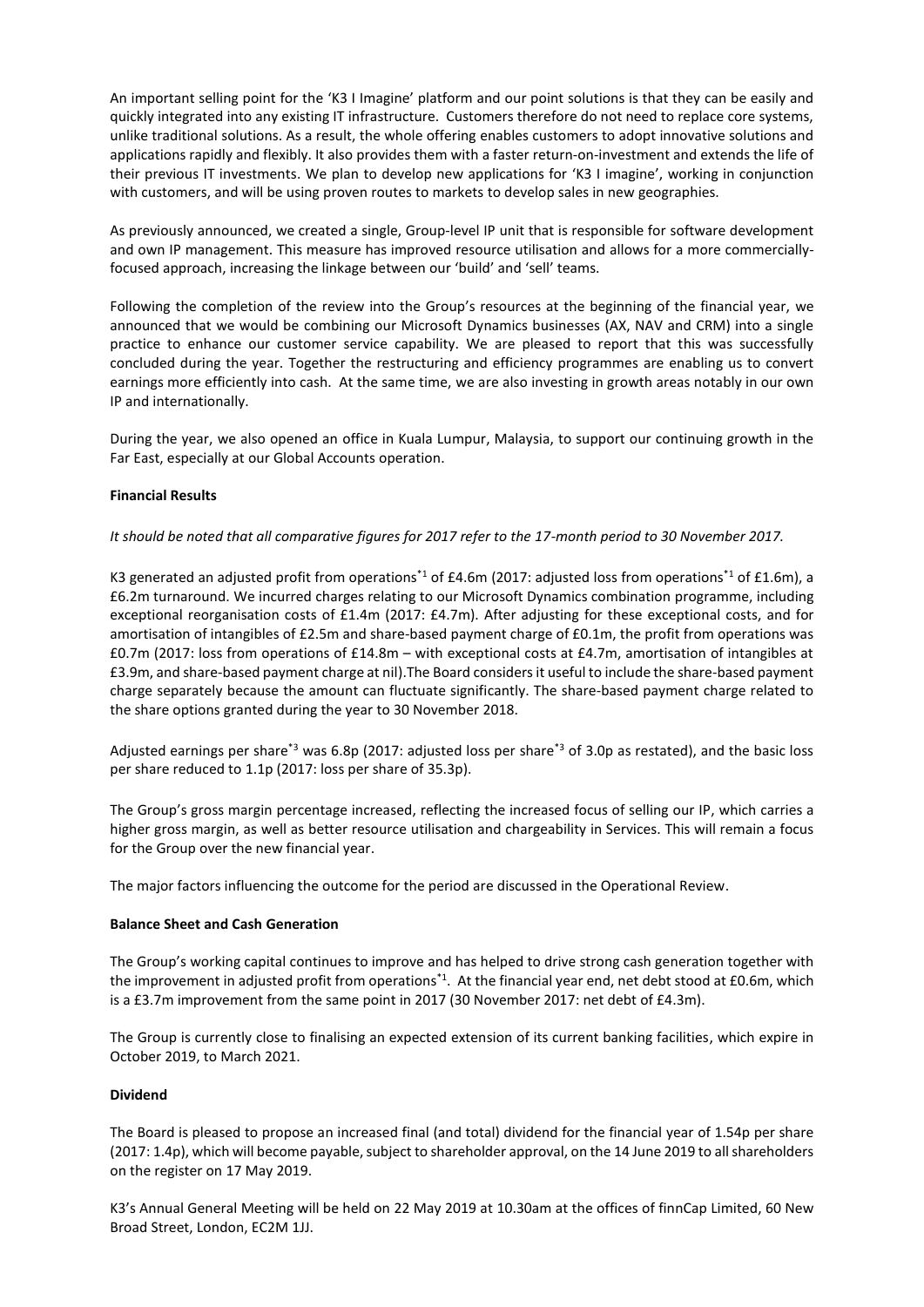# **Staff**

We would like to thank our employees for their dedication and efforts over the financial year. The Company's move into profitability has been supported by their ability and talent, and we look forward to building on the momentum that is now back in the business.

#### **Brexit**

The Board has assessed the risk from Brexit and currently does not believe that Brexit, including a 'no-deal' Brexit, will have a material impact on the Group. This view reflects the 'in-country' nature of software implementations and the fact that software deployment does not have physical logistics challenges. However, we are mindful of the potential impact it may have on economic activity in general and on our UK based customers, in particular potentially lengthening decision-making processes. However much of the Group's growth is focused on international markets. The Group's consolidated reported earnings, which are denominated in sterling, would be impacted by any changes in revaluation of non-sterling earnings caused by currency movements.

#### **Outlook**

The benefits of the extensive changes we have made to the business over the past two years are now increasingly showing through in our results.

Looking forward over the next financial year, the Group is in a significantly better position to increase profitability and to grow. Sales of products based on our own IP, particularly 'K3 I Imagine', have the potential to be a material driver of margins and recurring income. Since the year end, we have launched a number of 'K3 I Imagine' modules, including a warehouse management product, and early sales of these new applications have been encouraging, with uptake in Asia, Scandinavia and the UK. We have also consolidated sales and marketing into a global team and are in the process of strengthening our sales capability. We will continue to look for internal efficiencies and to realign resource to focus on growth opportunities. The pipeline of deals for 'K3 | fashion' is promising, with some large deals expected.

In addition, the Group is now generating stronger cash flows and its recurring income, which accounts for nearly half total revenues, provides a solid financial underpinning.

As we have highlighted before, K3's revenue profile is changing, reflecting the shift towards 'consumption-based' models, away from 'on-premise' solutions. The effect of this shift is a flattening of the Group's growth profile since revenues are spread over a longer term, rather than paid upfront under the traditional model, and we expect this trend to accelerate.

Trading since end of the financial year has been encouraging and we continue to view prospects positively notwithstanding any further Brexit-related uncertainties. We expect to see the traditional seasonality between the two halves of the financial year, with earnings and cash flows being stronger in the second half than the first half. The difference is principally being due to the timing of a large proportion of software licence and maintenance contract renewals.

#### **S Darling Chairman**

#### **Notes:**

- Group adjusted profit from operations is calculated before amortisation of acquired intangibles of £2.51m (2017: £3.93m), exceptional reorganisation costs of £1.36m (2017: £4.73m), exceptional impairment of development costs of £nil (2017: £4.54m), acquisition costs of £nil (2017: £0.31m), share-based payment charge of £0.10m (2017: £nil) and release of contingent consideration of £nil (2017: £0.39m).
- \*2 Group adjusted profit before tax is calculated before amortisation of acquired intangibles of £2.51m (2017: £3.93m), exceptional reorganisation costs of £1.36m (2017: £4.73m), exceptional impairment of development costs of £nil (2017: £4.54m), acquisition costs of £nil (2017: £0.31m), share-based payment charge of £0.10m (2017: £nil) and release of contingent consideration of £nil (2017: £0.39m).
- \*3 Group adjusted earnings/(loss) per share is calculated before amortisation of acquired intangibles (net of tax) of £1.95m (2017: £3.04m), exceptional reorganisation costs (net of tax) of £1.36m (2017: £4.73m), exceptional impairment of development costs (net of tax) £nil (2017: £4.54m), acquisition costs (net of tax) of £nil (2017: £0.31m), share-based payment charge (net of tax) of £0.10m (2017: £nil) and release of contingent consideration (net of tax) of £nil (2017: £0.39m). The adjusted EPS/(LPS) for the 17 months ended 30 November 2017 has been amended to reflect that there was no tax charge or credit recognised in the period on either the exceptional reorganisation costs or on the exceptional impairment charge. The calculation has been amended to reflect the actual tax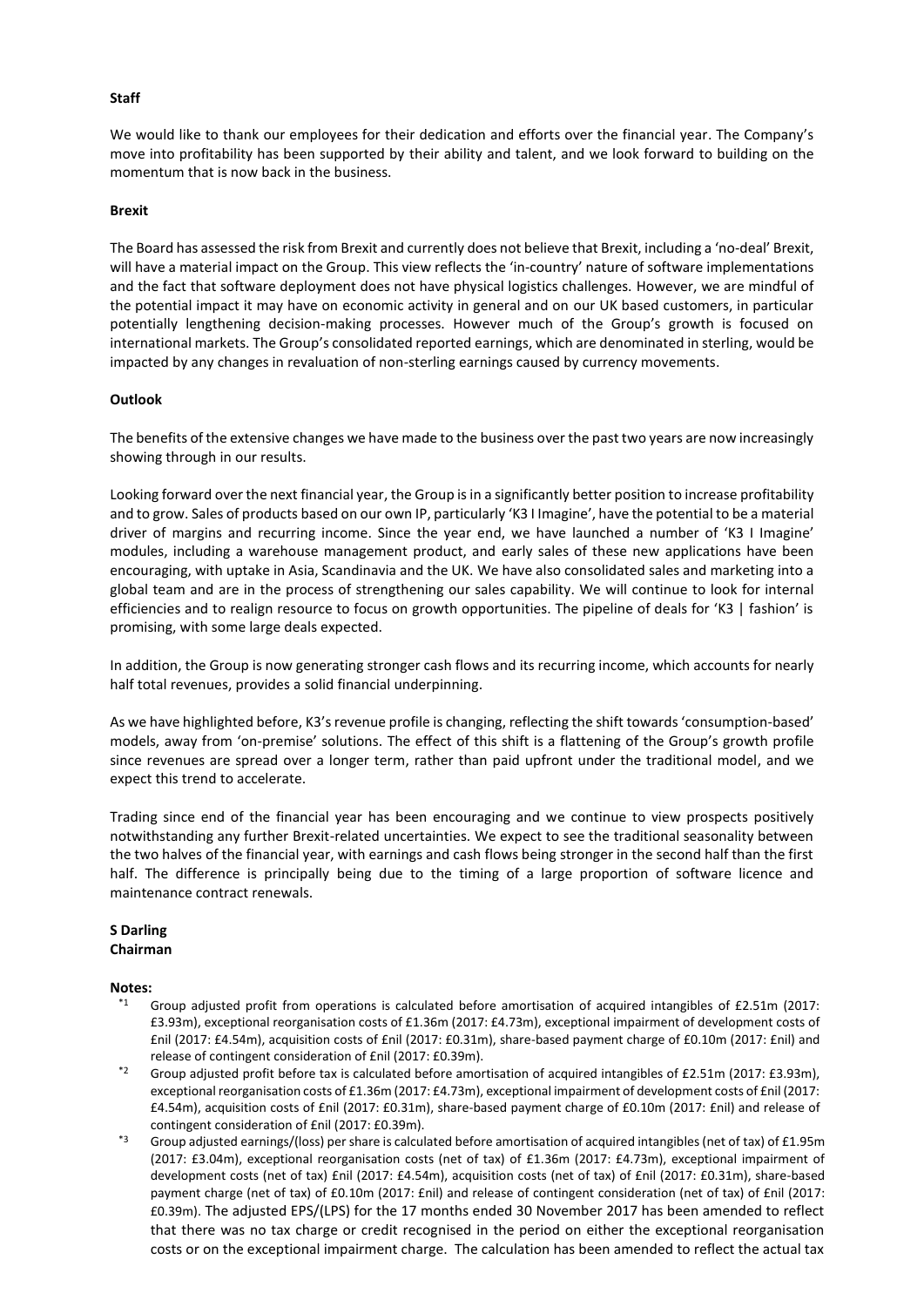charge or credit directly allocable rather than on an effective tax rate as previously determined as the directors consider this to be a fairer representation.

Note: The comparatives for 2017 are for a 17-month period to 30 November 2017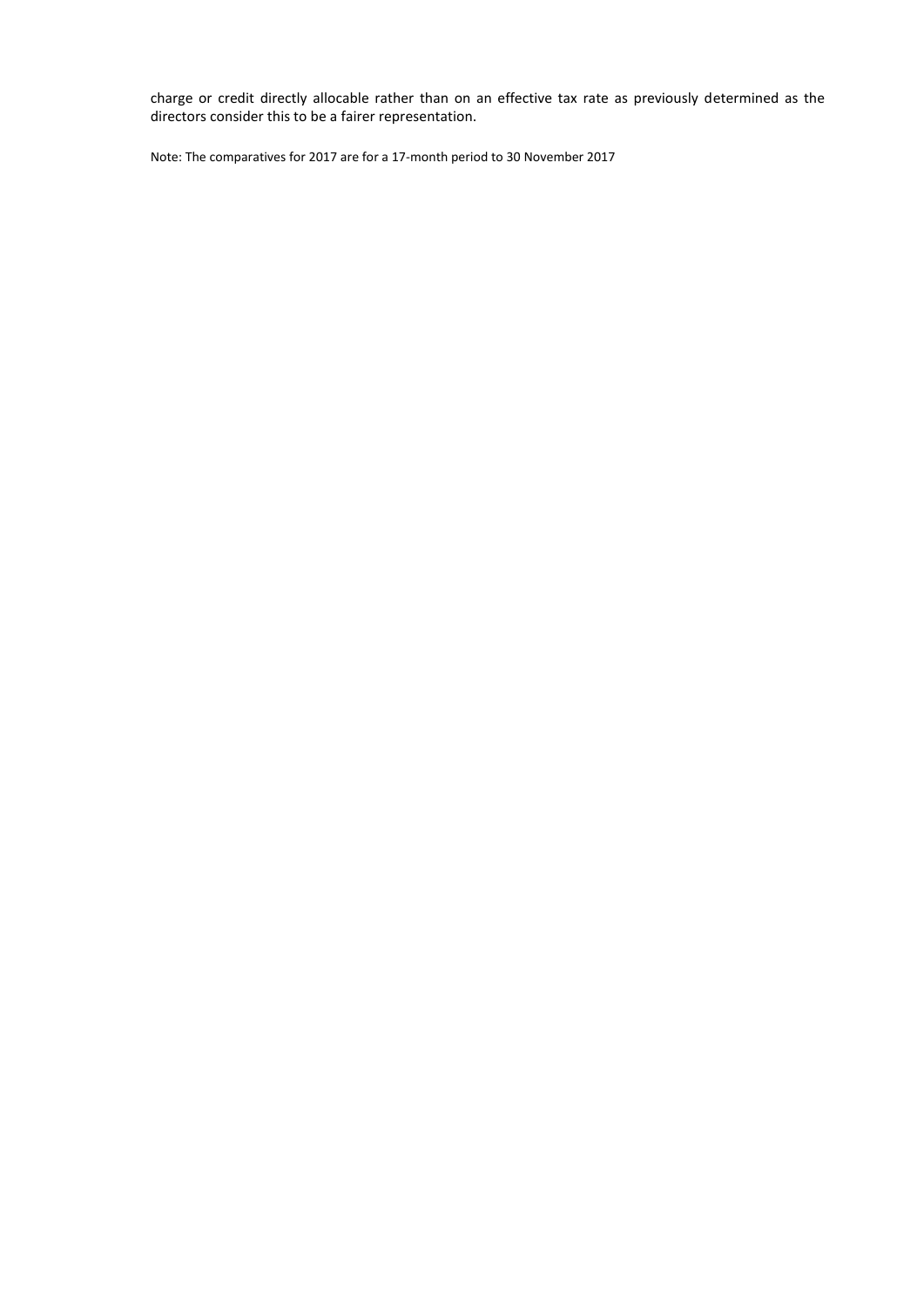### **OPERATIONAL REVIEW**

Our segmental reporting reflects our objective to focus on driving own IP sales.

| It should be noted that the comparative figures for 2017 cover a 17-month period to 30 November 2017 |         |           |                     |               |                        |           |
|------------------------------------------------------------------------------------------------------|---------|-----------|---------------------|---------------|------------------------|-----------|
|                                                                                                      | Revenue |           | <b>Gross profit</b> |               | <b>Adjusted Profit</b> |           |
|                                                                                                      | 2018    | 2017      | 2018                | 2017          | 2018                   | 2017      |
|                                                                                                      |         | 17 months |                     | 17 months     |                        | 17 months |
|                                                                                                      | £m      | £m        | £m                  | $\mathsf{fm}$ | £m                     | £m        |
| Own IP**4                                                                                            | 17.5    | 23.4      | 12.9                | 15.0          | 4.2                    | 0.9       |
| Supply Chain Solutions &<br>Managed Services <sup>*5</sup>                                           | 65.8    | 94.8      | 31.0                | 46.0          | 6.5                    | 4.7       |
| Support costs <sup>*6</sup>                                                                          |         |           |                     |               | (6.1)                  | (7.2)     |
| <b>Total</b>                                                                                         | 83.3    | 118.2     | 43.9                | 61.0          | 4.6                    | (1.6)     |

|                                  | 2018  | 2017      |
|----------------------------------|-------|-----------|
|                                  |       | 17 months |
| Gross margin                     | 52.7% | 51.6%     |
|                                  |       |           |
| <b>Recurring revenue: as a</b>   |       |           |
| percentage of total revenue      | 48.3% | 48.7%     |
|                                  |       |           |
| <b>Own IP revenues: as a</b>     |       |           |
| percentage of total revenue      | 21.0% | 19.8%     |
|                                  |       |           |
| <b>Own IP gross profit: as a</b> |       |           |
| percentage of total gross        | 29.3% | 24.6%     |
| profit                           |       |           |

#### **Definitions:**

| *Own IP revenues  | includes initial and annual software licences and those additional revenues which flow |
|-------------------|----------------------------------------------------------------------------------------|
|                   | directly from K3 IP.                                                                   |
| Recurring revenue | comprises software maintenance renewals, support contracts, and hosting &              |
|                   | managed services.                                                                      |

The Group generated revenue of £83.3m for the year. This can be compared to unaudited revenue of £82.7m for the 12-month period to 30 November 2017, and shows an 0.8% increase.

Recurring revenue accounted for 48.3% of the Group's total revenue for the year (17 months to 30 November 2017: 48.7% - which benefited from two cycles of SYSPRO licence and support renewals).

Own IP revenue of £17.5m made up 21.0% of total revenues (17 months to 30 November 2017: 19.8%), which is very encouraging.

Gross profit for the year was £43.9m and an unaudited equivalent comparison would show a 5.5% increase yearon-year. The impact of own IP sales on gross profit is very pronounced, with own IP gross profit making up 29.3% of the Group's gross profit (17 months to 30 November 2017: 24.6%).

In addition, the Group has a very high proportion of 'low risk' gross profit, which is derives from recurring revenue, long-term contracted services and account management revenue. Circa 80% of gross profit is generated from these sources.

The Group has moved from an adjusted loss from operations<sup>\*2</sup> of £1.6m for the 17 months to 30 November 2017 to an adjusted profit from operations<sup>\*2</sup> of £4.6m for the 12 months to 30 November 2018. This excellent result was driven by the increase in sales of own IP, especially 'K3|fashion', together with services growth and margin expansion in Supply Chain Solutions.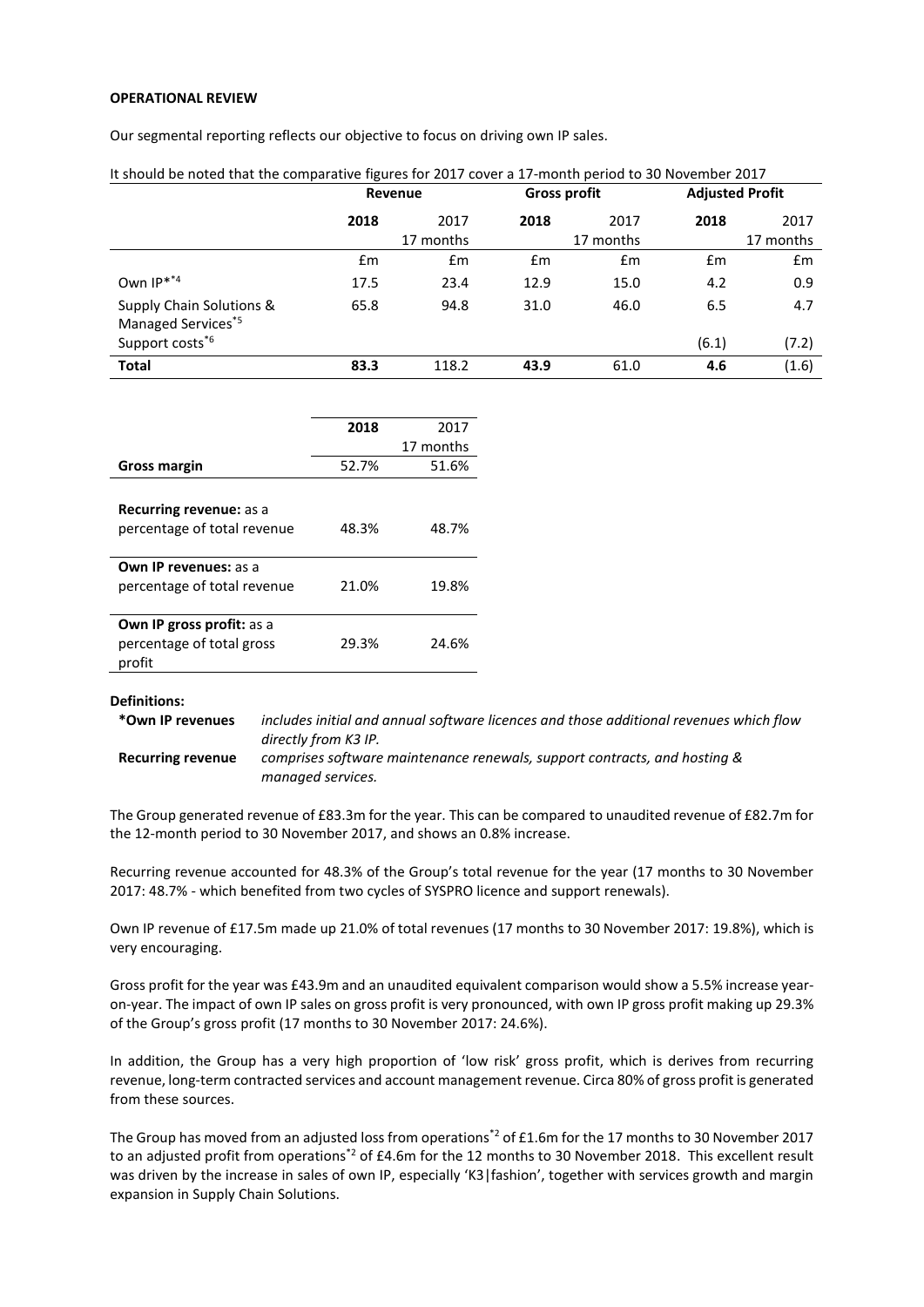#### **Supply Chain Solutions and Managed Services**

K3's business solutions and managed services are tailored to the requirement of the supply chain industry, including retailers, manufacturers and distributors. The Group's core offering is based on Microsoft, SYSPRO and Sage solutions.

|                           |      | Revenue (£m) |      | Gross profit (£m) |       | <b>Gross margin</b> |  |
|---------------------------|------|--------------|------|-------------------|-------|---------------------|--|
|                           | 2018 | 2017         | 2018 | 2017              | 2018  | 2017                |  |
|                           |      | 17 month     |      | 17 month          |       | 17 month            |  |
|                           |      | period       |      | period            |       | period              |  |
|                           |      |              |      |                   |       |                     |  |
| <b>Software licences</b>  | 5.3  | 10.4         | 2.7  | 5.6               | 50.7% | 54.0%               |  |
| Services <sup>*</sup>     | 27.4 | 34.7         | 7.3  | 8.8               | 26.8% | 25.3%               |  |
| Recurring **              | 31.4 | 45.4         | 20.5 | 30.5              | 65.0% | 67.0%               |  |
| <b>Hardware and other</b> | 1.7  | 4.3          | 0.5  | 1.1               | 31.1% | 26.7%               |  |
| <b>Total</b>              | 65.8 | 94.8         | 31.0 | 46.0              | 47.1% | 48.4%               |  |

*\* Services revenue comprises installation, integration and software development services.*

*\*\* Recurring revenue comprises software maintenance renewals, support contracts, and hosting & managed services.*

|                                                    | 2018  | 2017  |
|----------------------------------------------------|-------|-------|
| Adjusted profit from operations <sup>*4</sup> (£m) | 6.5   | 4.7   |
| Recurring revenue as % of total revenues           | 47.8% | 47.9% |
| <b>Customer adds (like-for-like)</b>               | 82    | 87    |

Supply Chain Solutions & Managed Services' revenue for the year was £65.8m (17 months to 30 November 2017: £94.8m), with gross margin at 47.1% (17 months to 30 November 2017: 48.4 %). Recurring revenues made up 47.8% of total revenues. Gross margin was 47.1% and shows a decrease on the 17-month period to 30 November 2017, because 2017 benefited from two cycles of SYSPRO renewals, which has higher associated margin. Services gross margins benefited from better utilisation following the integration of the Dynamics practices and Global Accounts growth. The Microsoft Dynamics integration resulted in the operational and legal merger of our three Dynamics practices and resulted in some exceptional costs. Software margins reduced due to a higher proportion of resale software being from lower margin vendors.

Our Global Accounts business, which includes our relationship with Inter IKEA Systems B.V. (the owner and franchisor of the IKEA concept) and the Inter IKEA Concept franchisees, performed very strongly. Growth is coming from the expansion of franchisee stores, new franchisees being appointed, as well as penetration of own IP into franchisees. Over the last two years, we have doubled the headcount within Global Accounts, and in Spring 2018, we opened an office in Kuala Lumpur, Malaysia to better service growth from the Far Eastern franchisee. We will continue to add resource as required. During the year, we delivered the first franchisee roll out of the IKEA CRM platform. We have also started to sell our Dataswitch product to the Global Accounts customer base and, after the year end, we delivered the first 'K3 I Imagine' warehouse solution, Mobile Goods Flow in Asia.

The SYSPRO business continues to generate strong cash flows and delivered good results. Customer renewals of software licences remained high at 98% (2017: 98%). Both the Sage and Managed Service & Hosting practices continued to improve and generated good profits. As mentioned above, we combined the Microsoft Dynamics units (AX, NAV, CRM) into one practice, benefiting Services gross margins.

Within the Microsoft Dynamics space, we are experiencing a gear-shift in how technology is being delivered, with the model changing from 'on-premise' technology to cloud-based delivery and the associated move to the consumption/subscription pricing model, away from large up-front software licence payments. However, we believe the benefit for K3 will be cloud-based solutions becoming more standardised and thus creating additional opportunities for our products, including 'K3 I fashion' and 'K3 I Pebblestone'. There is also less complexity to implementations, so reducing risk. The move towards cloud-based consumption licensing has positive long-term implications for the Group. The lifetime value of customer relationships under this new model has the potential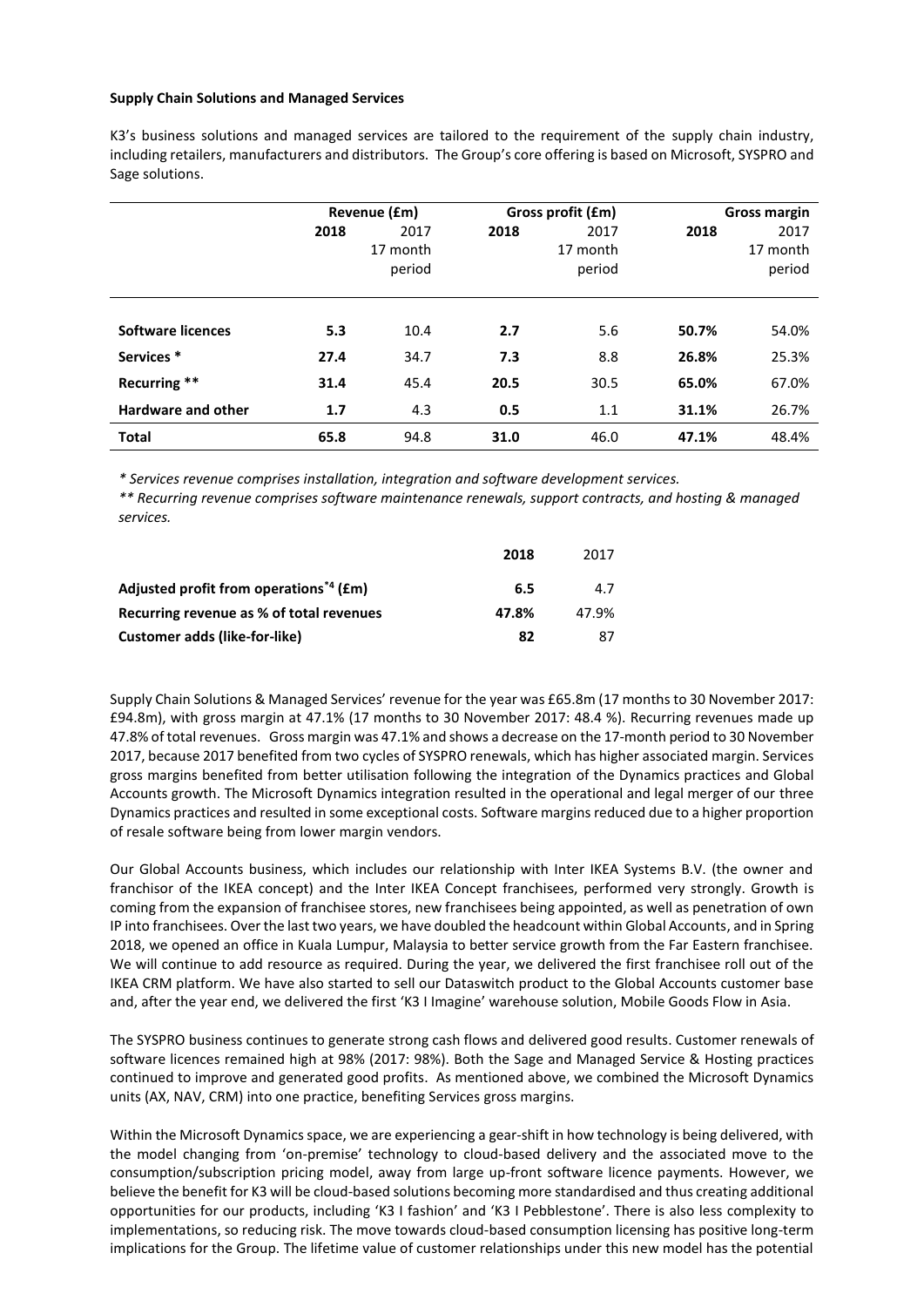to be significantly higher compared to the traditional model of perpetual software licences (which are typically paid upfront at the start of a relationship). The shift will affect the Group's rate of reported revenue growth though, since income from cloud/consumption-based contracts is recognised over longer periods. We also report consumption-based income as recurring revenue (as opposed to software revenue under the perpetual software licence model).

# **Own IP**

K3's IP is used in two ways:

- it is embedded into third party solutions to add extra functionality and produce a richer overall solution for K3's target markets; and
- sold in solely-authored stand-alone solutions.

For instance, 'K3 I fashion' and 'K3 I Pebblestone' are two products that are based on Microsoft Dynamics, while 'Dataswitch', 'DdD' and 'K3 I Imagine' have been solely authored by K3 and are sold as discrete solutions. K3's strategy is to increase the proportion of own IP sales.

|                           | Revenue (£m) |           |      | Gross profit (£m) |       | Gross margin |  |
|---------------------------|--------------|-----------|------|-------------------|-------|--------------|--|
|                           | 2018         | 2017      | 2018 | 2017              | 2018  | 2017         |  |
|                           |              | 17 months |      | 17 months         |       | 17 months    |  |
|                           |              |           |      |                   |       |              |  |
| <b>Software licences</b>  | 4.3          | 2.9       | 4.0  | 2.6               | 94.4% | 88.4%        |  |
| Services*                 | 1.6          | 3.4       | 0.7  | 1.3               | 44.9% | 38.2%        |  |
| Recurring **              | 8.8          | 12.1      | 7.1  | 9.2               | 79.8% | 76.0%        |  |
| <b>Hardware and other</b> | 2.8          | 5.0       | 1.1  | 1.9               | 38.2% | 38.4%        |  |
| <b>Total</b>              | 17.5         | 23.4      | 12.9 | 15.0              | 73.6% | 64.1%        |  |

*\* Services revenue comprises installation, integration and software development services.*

*\*\* Recurring revenue comprises software maintenance renewals, support contracts, and hosting & managed services.*

|                                                        | 2018  | 2017      |
|--------------------------------------------------------|-------|-----------|
|                                                        |       | 17 months |
| Adjusted profit from operations <sup>*5</sup> ( $Em$ ) | 4.2   | 0.9       |
| Recurring revenue as % of total revenues               | 50.6% | 52.0%     |
| <b>Customer adds (like-for-like)</b>                   | 280   | 340       |

Total revenue from own IP over the year amounted to £17.5m (17 months to 30 November 2017: £23.4m), with gross margins at 73.6% (17 months to 30 November 2017: 64.1%). Recurring revenues gross margin was 79.8% in 2018, up from 76.0% in 2017. Gross profit was £12.9m (17 months to 30 November 2017: £15.0m) up 22% on a pro-rata basis.

As a share of gross profit, software licences accounted for 31.0% (17 months to 30 November 2017: 17.3%), driven by the strong sales of 'K3 I fashion' through channel partners and SI's, where K3 does not take on the implementation process.

Sales of 'K3 I fashion' recovered markedly in the year. We closed 11 deals in 2018 compared to 7 deals in the 17 month period to November 2017, a pro-rata increase of 220%. Average deal size also increased. In addition, existing customers of 'K3 I fashion' also increased the number of their licences of the product. Channel partner sales were especially strong and we were pleased to see four deals won in the North American market. Major new customer wins included SanMar, a leading US-based supplier of apparel and accessories, Columbia Sportswear, the US-based manufacturer and distributor of outdoor apparel and products, and Oberalp, the European sports clothing and equipment manufacturer and retailer. The strong upturn in deals reflects a number of factors including increasing acceptance of the cloud-based Dynamics 365, our "sell with" relationship with Microsoft, a reinvigorated K3 sales force and IP team. The standardised evergreen nature of Dynamics 365 with continuous updates also means that customers are seeking IP solutions such as 'K3 I fashion' instead of updating bespoke work.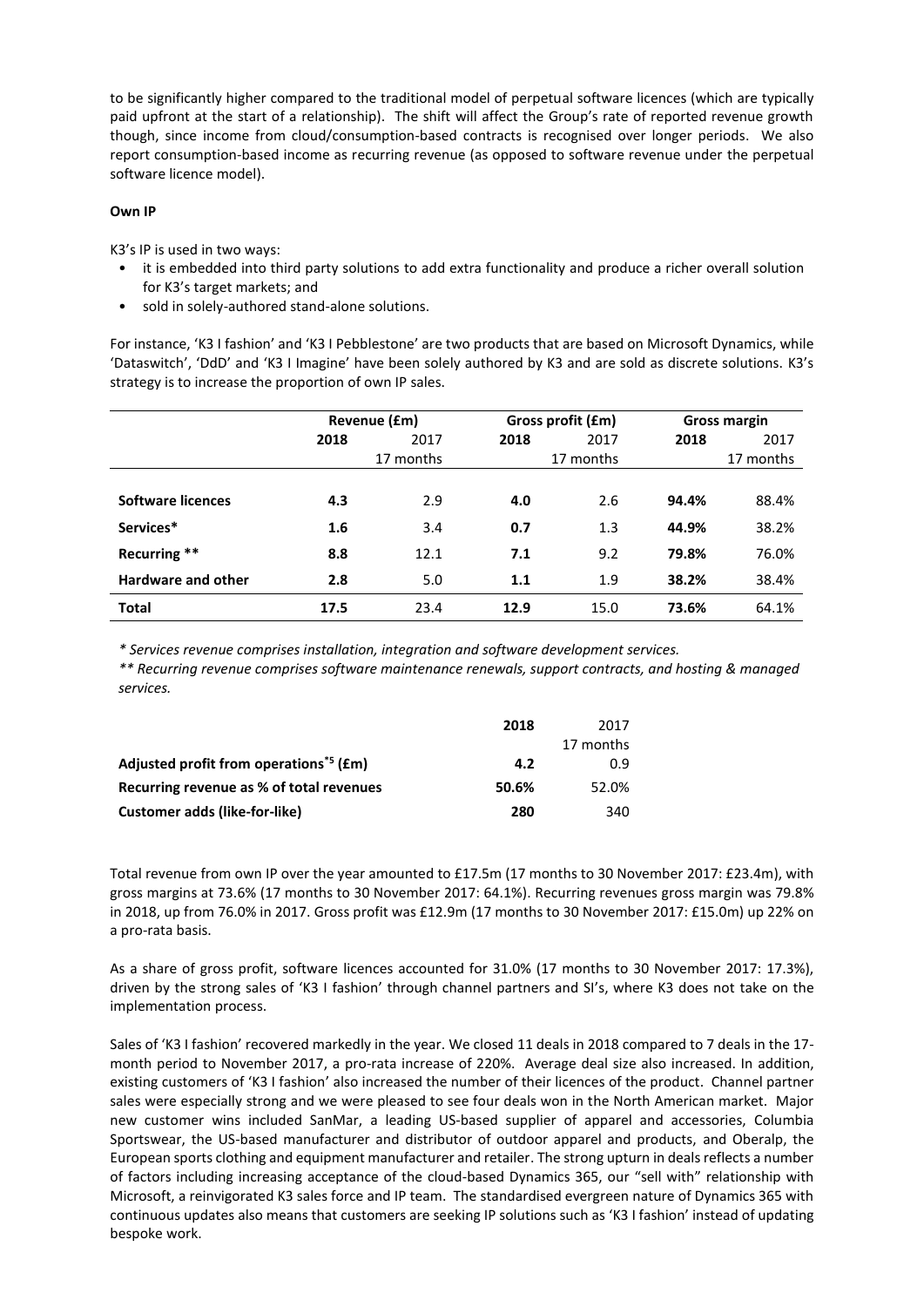Sales of 'K3 I Pebblestone', our leading business software for the mid-market fashion industry, which we also sell through channel partners, continued to be strong, as in the prior year.

Dataswitch, which is K3's integration suite saw its first full year of trading as a stand-alone product and it generated good sales in line with our expectations. Dataswitch technology also forms the integration layer of our 'K3 I Imagine' suite, linking it to any IT infrastructure.

DdD, which was acquired in 2016, performed well. The DdD product offering has been migrated to our 'K3 I Imagine' mPOS point solution and we are excited about new geographic opportunities for sales expansion.

The development and formal launch this year of the 'K3 I Imagine' platform and modules have been an important step for us. The platform enables us to integrate leading-edge 'module' solutions into any existing IT infrastructure swiftly and cost-effectively. It therefore enables us to bring product innovation and the full power of the cloud to customers in a commercially and operationally attractive way. Our first suite of modules for Imagine are based around our retail offerings, and Imagine mPOS is currently being rolled out in mainland Europe. We plan to expand our portfolio of Imagine solutions so that they are relevant across the supply chain sector. Our offering will range from simple apps to more complex solutions, such as kiosks, and in a further innovation will enable customers to access the Imagine platform for their own bespoke apps. We are working on a number of exciting 'K3 I Imagine' projects and implementations with new and existing customers, and view prospects for the platform and modules very positively.

# **Support Costs**

Support costs include PLC-related costs, director costs, human resources, internal IT, accounting and legal personnel, as well as Group marketing costs. Costs are stated net of recovery of elements recharged to operating units. Support costs<sup>\*6</sup> for the 12-month period amounted to £6.0m (17 months to 30 November 2017: £7.3m).

# **Outlook**

We are encouraged by the progress the Group has made, in particular by own IP business units and by the volume and quality of recent new deals for 'K3 I fashion'. We believe that 'K3 I Imagine' has very strong growth potential and have a clear strategy to expand and drive its growth, both with new and existing customers.

We remain focused on improving the Group's performance and in particular driving own IP revenues, and are confident of continuing progress.

**Adalsteinn Valdimarsson Chief Executive Officer**

# **Notes**

- \*4 Supply Chain Solutions & Managed Services adjusted profit from operations is calculated before amortisation of acquired intangibles of £1.53m (2017: £2.10m), exceptional reorganisation costs of £1.06m (2017: £2.93m), and exceptional impairment of development costs of £nil (2017: £2.95m).
- \*5 Own IP adjusted profit from operations is calculated before amortisation of acquired intangibles of £0.98m (2017: £1.83m), exceptional reorganisation costs of £0.25m (2017: £0.25m), exceptional impairment of development costs of £nil (2017: £1.59m), and release of contingent consideration of £nil (2017: £0.39m).
- \*6 Support costs are calculated before exceptional reorganisation costs of £0.09m (2017: £1.56m), acquisition costs of £nil (2017: £0.31m) and share-based payment charge of £0.10m (2017: £nil).

Note: The comparatives for 2017 are for the 17 months ended 30 November 2017.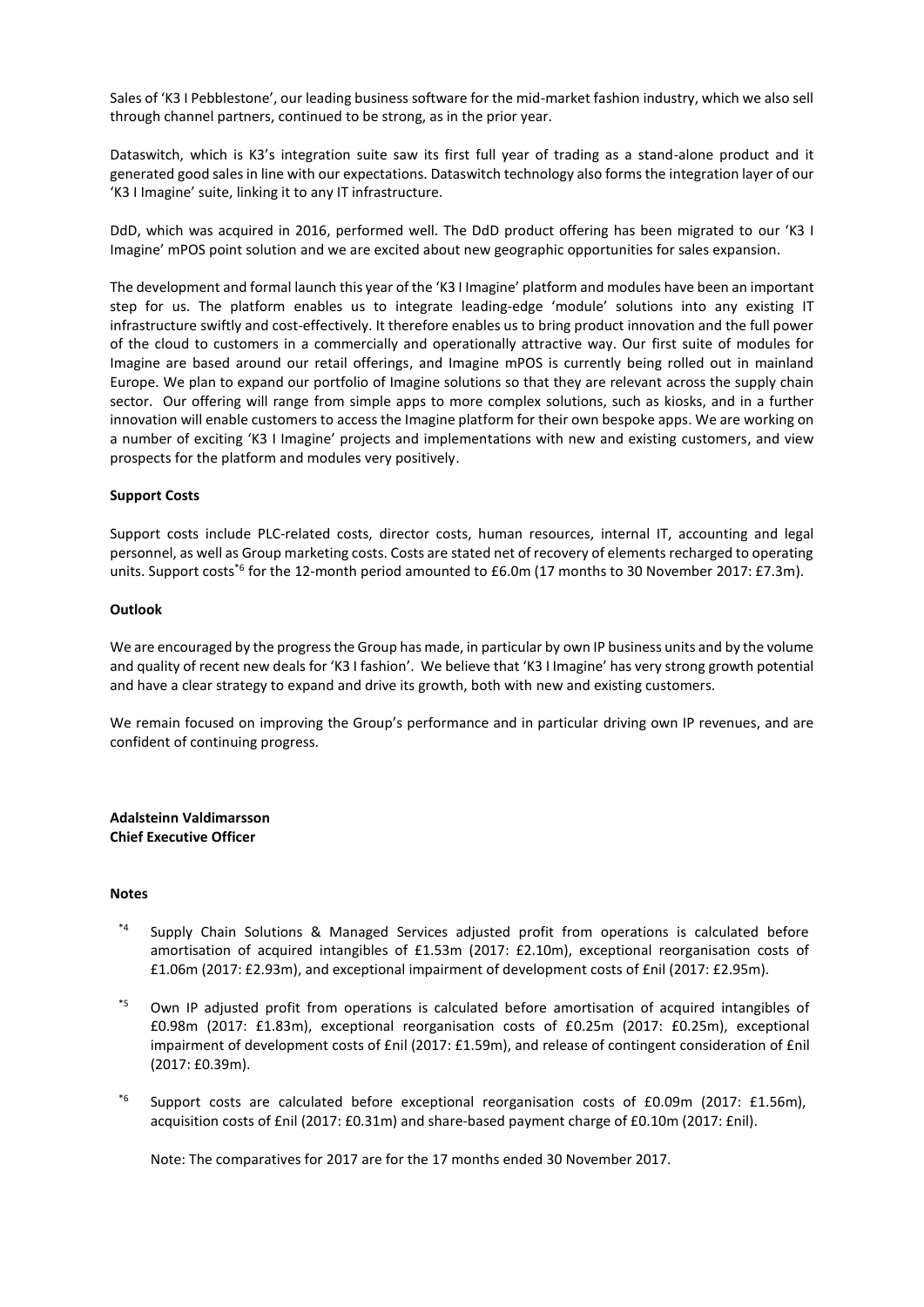# **CONSOLIDATED INCOME STATEMENT**

# **For the year ended 30 November 2018**

|                                        | <b>Notes</b>   | Year<br>ended 30<br><b>November</b><br>2018<br>£'000 | 17 months<br>ended 30<br>November<br>2017<br>f'000 |
|----------------------------------------|----------------|------------------------------------------------------|----------------------------------------------------|
| Revenue                                |                | 83,335                                               | 118,176                                            |
| Cost of sales                          |                | (39,446)                                             | (57,197)                                           |
| Gross profit                           |                | 43,889                                               | 60,979                                             |
| Administrative expenses                |                | (43, 205)                                            | (75, 762)                                          |
| Adjusted profit/(loss) from operations |                | 4,649                                                | (1,666)                                            |
| Amortisation of acquired intangibles   |                | (2,507)                                              | (3,930)                                            |
| <b>Acquisition costs</b>               | 1              |                                                      | (308)                                              |
| Exceptional reorganisation costs       | 1              | (1, 355)                                             | (4, 731)                                           |
| Exceptional impairment charge          | 1              |                                                      | (4, 541)                                           |
| Share-based payment charge             | 1              | (103)                                                |                                                    |
| Release of contingent consideration    | 1              |                                                      | 393                                                |
|                                        |                |                                                      |                                                    |
| Profit/(loss) from operations          |                | 684                                                  | (14, 783)                                          |
| Finance expense                        |                | (667)                                                | (1, 360)                                           |
| Profit/(loss) before taxation          |                | 17                                                   | (16, 143)                                          |
| Tax (expense)/credit                   | $\overline{2}$ | (505)                                                | 2,773                                              |
| Loss for the year/period               |                | (488)                                                | (13, 370)                                          |

All of the profit for the period is attributable to equity shareholders of the parent.

# **(Loss)/earnings per share**

| <b>Basic</b> | (1.1)p | (35.3)p |
|--------------|--------|---------|
| Diluted      | (1.1)p | (35.3)p |

# **CONSOLIDATED STATEMENT OF COMPREHENSIVE INCOME For the year ended 30 November 2018**

|                                                           | Year            | 17 months   |
|-----------------------------------------------------------|-----------------|-------------|
|                                                           | ended 30        | ended       |
|                                                           | <b>November</b> | 30 November |
|                                                           | 2018            | 2017        |
|                                                           | f'000           | f'000       |
|                                                           |                 |             |
| Loss for the year                                         | (488)           | (13, 370)   |
| Other comprehensive income                                |                 |             |
| Exchange differences on translation of foreign operations | 300             | 1,110       |
| Other comprehensive income                                | 300             | 1,110       |
| Total comprehensive expense for the year/period           | (188)           | (12,260)    |

All of the total comprehensive expense is attributable to equity holders of the parent. All of the other comprehensive income will be reclassified subsequently to profit or loss when specific conditions are met. None of the items within other comprehensive (expense)/income had a tax impact.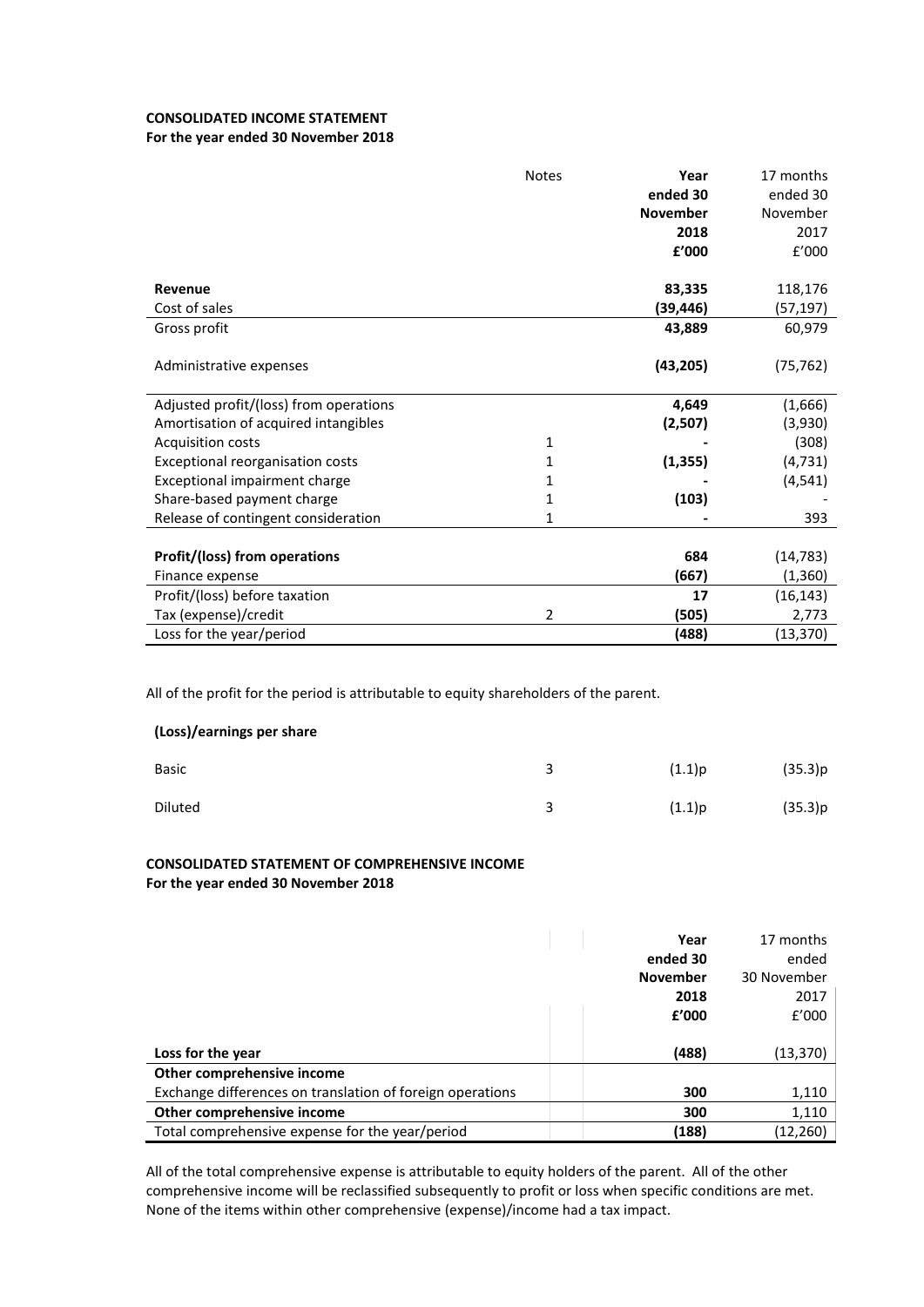# **CONSOLIDATED STATEMENT OF FINANCIAL POSITION**

**As at 30 November 2018**

|                                                           | <b>Notes</b> | 2018    | 2017    |
|-----------------------------------------------------------|--------------|---------|---------|
|                                                           |              | £'000   | f'000   |
| <b>ASSETS</b>                                             |              |         |         |
| <b>Non-current assets</b>                                 |              |         |         |
| Property, plant and equipment                             |              | 2,326   | 2,479   |
| Goodwill                                                  |              | 51,187  | 51,019  |
| Other intangible assets                                   |              | 18,184  | 20,539  |
| Deferred tax assets                                       |              | 1,307   | 1,281   |
| Available-for-sale investments                            |              | 98      | 98      |
| <b>Total non-current assets</b>                           |              | 73,102  | 75,416  |
| <b>Current assets</b>                                     |              |         |         |
| Trade and other receivables                               |              | 27,006  | 30,429  |
| Cash and cash equivalents                                 |              | 6,914   | 1,941   |
| <b>Total current assets</b>                               |              | 33,920  | 32,370  |
| <b>Total assets</b>                                       |              | 107,022 | 107,786 |
|                                                           |              |         |         |
| <b>LIABILITIES</b>                                        |              |         |         |
| <b>Non-current liabilities</b>                            |              |         |         |
| Long-term borrowings                                      | 4            | 15      | 6,170   |
| Deferred tax liabilities                                  |              | 1,814   | 2,524   |
| <b>Total non-current liabilities</b>                      |              | 1,829   | 8,694   |
| <b>Current liabilities</b>                                |              |         |         |
| Trade and other payables                                  | 5            | 28,428  | 29,249  |
| <b>Current tax liabilities</b>                            |              | 279     | 127     |
| Short-term borrowings                                     | 4            | 7,517   | 59      |
| <b>Total current liabilities</b>                          |              | 36,224  | 29,435  |
| <b>Total liabilities</b>                                  |              | 38,053  | 38,129  |
|                                                           |              |         |         |
| <b>EQUITY</b>                                             |              |         |         |
| Share capital                                             |              | 10,737  | 10,737  |
| Share premium account                                     |              | 28,897  | 28,897  |
| Other reserves                                            |              | 10,448  | 10,448  |
| <b>Translation reserve</b>                                |              | 2,486   | 2,186   |
| Retained earnings                                         |              | 16,401  | 17,389  |
| Total equity attributable to equity holders of the parent |              | 68,969  | 69,657  |
| <b>Total equity and liabilities</b>                       |              | 107,022 | 107,786 |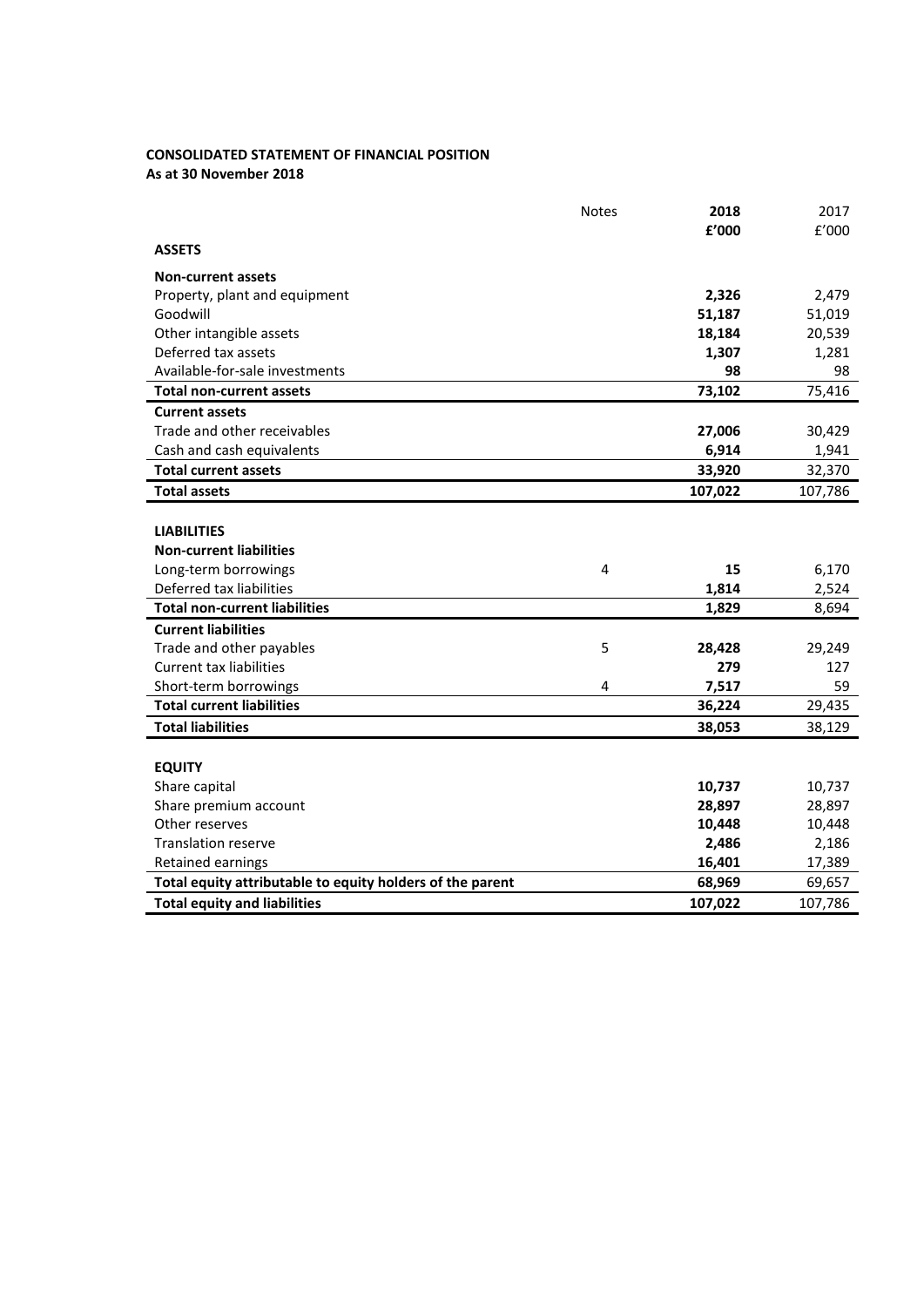# **CONSOLIDATED STATEMENT OF CASHFLOWS For the year ended 30 November 2018**

|                                                                  | <b>Notes</b> | Year     | 17 months |
|------------------------------------------------------------------|--------------|----------|-----------|
|                                                                  |              | ended 30 | ended 30  |
|                                                                  |              | November | November  |
|                                                                  |              | 2018     | 2017      |
|                                                                  |              | f'000    | f'000     |
| Cash flows from operating activities                             |              |          |           |
| Loss for the period                                              |              | (488)    | (13, 370) |
| Adjustments for:                                                 |              |          |           |
| Share-based payments charge                                      |              | 103      | 67        |
| Depreciation of property, plant and equipment                    |              | 885      | 1,373     |
| Amortisation and impairment of intangible assets and development |              | 5,091    | 13,481    |
| expenditure                                                      |              |          |           |
| Loss on sale of property, plant and equipment                    |              | 22       |           |
| Finance expense                                                  |              | 667      | 1,360     |
| Tax expense/(credit)                                             |              | 505      | (2,773)   |
| Decrease in trade and other receivables                          |              | 2,697    | 10,022    |
| Decrease in trade and other payables                             |              | (853)    | (4, 206)  |
| Cash from operations                                             | 6            | 8,629    | 5,954     |
| Finance expense paid                                             |              | (662)    | (1, 237)  |
| Income taxes (paid)/received                                     |              | (151)    | 356       |
| Net cash generated from operating activities                     |              | 7,816    | 5,073     |
| Cash flows from investing activities                             |              |          |           |
| Acquisition of subsidiaries, net of cash acquired                |              |          | (989)     |
| Development expenditure capitalised                              |              | (2,627)  | (6, 158)  |
| Purchase of property, plant and equipment                        |              | (748)    | (1, 307)  |
| Net cash used in investing activities                            |              | (3, 375) | (8, 454)  |
| Cash flows from financing activities                             |              |          |           |
| Net proceeds from issue of share capital                         |              |          | 8,408     |
| Proceeds from long-term borrowings                               |              | 1,204    | 5,715     |
| Payment of long-term borrowings                                  |              |          | (10, 885) |
| Payment of finance lease liabilities                             |              | (58)     | (77)      |
| Dividends paid                                                   |              | (601)    | (630)     |
| Net cash from financing activities                               |              | 545      | 2,531     |
| Net change in cash and cash equivalents                          |              | 4,986    | (850)     |
| Cash and cash equivalents at start of period                     |              | 1,941    | 2,772     |
| Exchange gains (losses) on cash and cash equivalents             |              | (13)     | 19        |
| Cash and cash equivalents at end of year                         |              | 6,914    | 1,941     |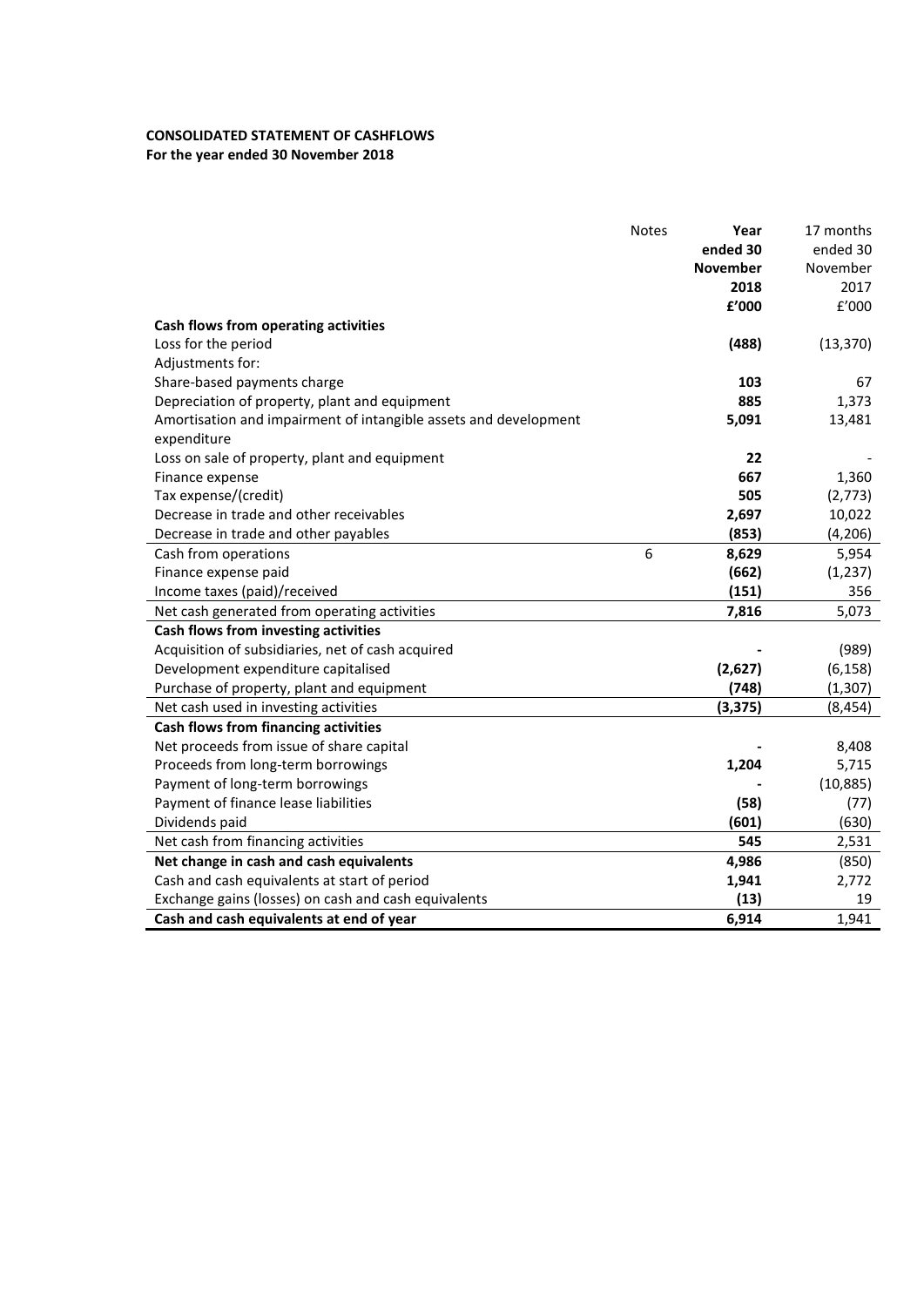# **CONSOLIDATED STATEMENT OF CHANGES IN EQUITY For the year ended 30 November 2018**

|                              | <b>Share</b><br>capital  | <b>Share</b><br>premium | Other<br>reserve         | <b>Translation</b><br>reserve | <b>Retained</b><br>earnings | <b>Total equity</b> |
|------------------------------|--------------------------|-------------------------|--------------------------|-------------------------------|-----------------------------|---------------------|
|                              | £'000                    | £'000                   | £'000                    | £'000                         | ${\bf f}^{\prime}$ 000      | £'000               |
| At 30 June 2016              | 9,000                    | 21,586                  | 10,448                   | (1,997)                       | 27,633                      | 53,495              |
| <b>Changes in equity for</b> |                          |                         |                          |                               |                             |                     |
| period ended 30              |                          |                         |                          |                               |                             |                     |
| November 2017                |                          |                         |                          |                               |                             |                     |
| Loss for the period          |                          |                         |                          |                               | (13, 370)                   | (13, 370)           |
| Other comprehensive          |                          |                         |                          | 1,110                         |                             | 1,110               |
| income for the year          |                          |                         |                          |                               |                             |                     |
| Total comprehensive          | $\overline{\phantom{a}}$ | $\blacksquare$          | $\overline{a}$           | 1,110                         | (13, 370)                   | (12, 260)           |
| income                       |                          |                         |                          |                               |                             |                     |
| Share-based payment          |                          |                         |                          |                               | 67                          | 67                  |
| credit                       |                          |                         |                          |                               |                             |                     |
| Warrants exercised           | 175                      | 488                     |                          |                               |                             | 663                 |
| Conversion of                | 114                      | 526                     |                          |                               |                             | 640                 |
| shareholder loan to          |                          |                         |                          |                               |                             |                     |
| equity                       |                          |                         |                          |                               |                             |                     |
| Issue of new shares          | 1,448                    | 6,297                   |                          |                               |                             | 7,745               |
| Movement in own              |                          |                         |                          |                               | 22                          | 22                  |
| shares held                  |                          |                         |                          |                               |                             |                     |
| Dividends to equity          |                          |                         |                          |                               | (630)                       | (630)               |
| holders                      |                          |                         |                          |                               |                             |                     |
| At 30 November 2017          | 10,737                   | 28,897                  | 10,448                   | 2,186                         | 17,389                      | 69,657              |
| <b>Changes in equity for</b> |                          |                         |                          |                               |                             |                     |
| year ended 30                |                          |                         |                          |                               |                             |                     |
| November 2018                |                          |                         |                          |                               |                             |                     |
| Loss for the period          |                          |                         |                          |                               | (488)                       | (488)               |
| Other comprehensive          |                          |                         |                          | 300                           |                             | 300                 |
| income for the period        |                          |                         |                          |                               |                             |                     |
| Total comprehensive          | $\blacksquare$           | $\blacksquare$          | $\overline{\phantom{0}}$ | 300                           | (488)                       | (188)               |
| income                       |                          |                         |                          |                               |                             |                     |
| Share-based payment          |                          |                         |                          |                               | 103                         | 103                 |
| credit                       |                          |                         |                          |                               |                             |                     |
| Movement in own              |                          |                         |                          |                               | (2)                         | (2)                 |
| shares held                  |                          |                         |                          |                               |                             |                     |
| Dividends to equity          |                          |                         |                          |                               | (601)                       | (601)               |
| holders                      |                          |                         |                          |                               |                             |                     |
| At 30 November 2018          | 10,737                   | 28,897                  | 10,448                   | 2,486                         | 16,401                      | 68,969              |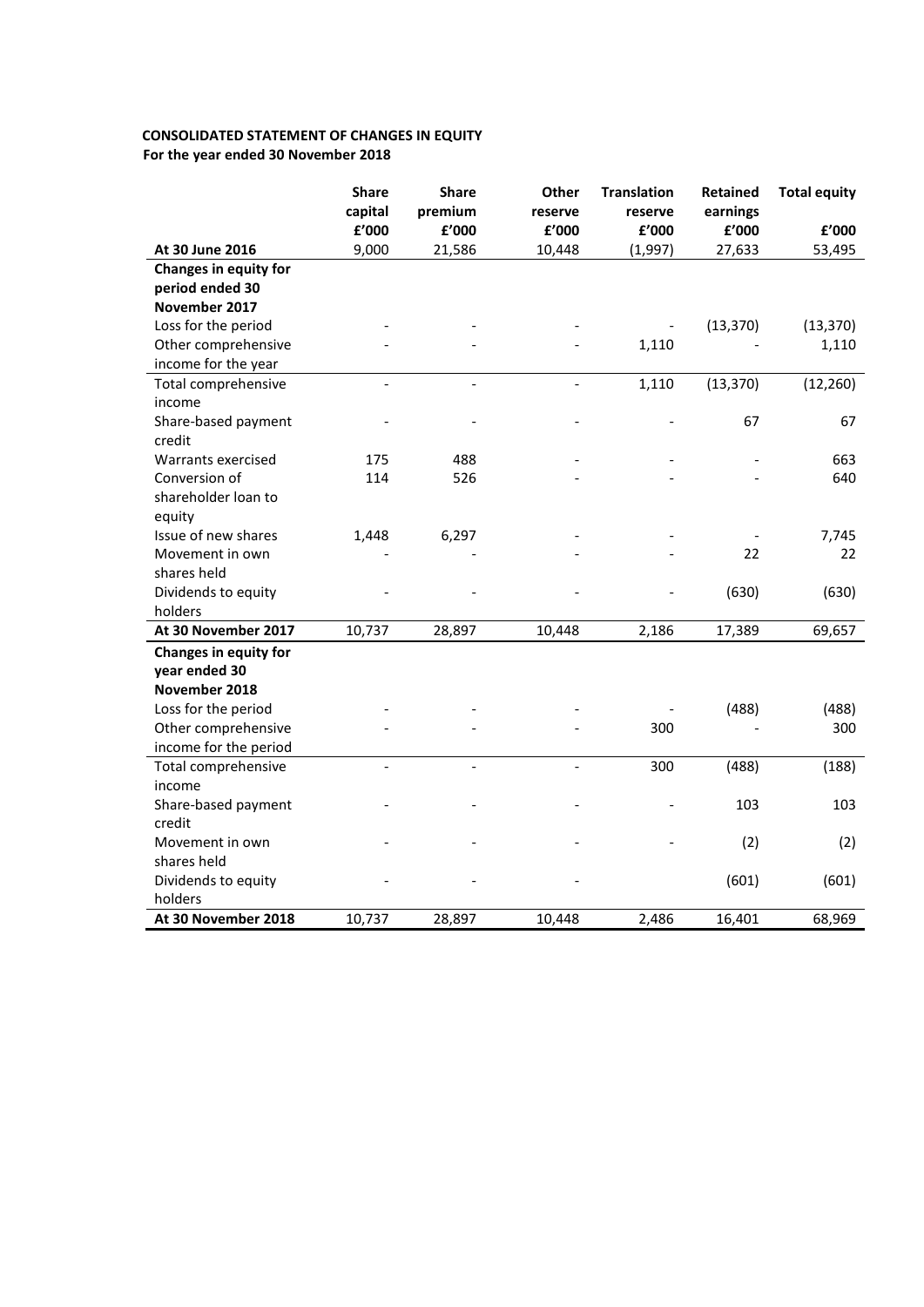# **NOTES**

## **1. Profit/(loss) from operations and exceptional costs**

During the year, the Group carried out a programme to combine its UK Microsoft Dynamics businesses in addition to continuing the programme commenced during the previous period, and incurred reorganisation costs, predominantly redundancy costs, of £1.36m. During the previous period, the Group implemented a programme to simplify and more closely integrate the Group's operations. In order to achieve this, significant changes were made which resulted in exceptional reorganisation costs of £4.73m, of which the vast majority were redundancy costs. Also during the prior period, following a review of development costs, the costs relating to certain products that are no longer core to the Group's strategy were written down to fill at a cost of f4.54m. This impairment charge had no cash impact. Also during the prior period, the Group incurred costs in relation to acquiring new businesses of £0.31m and contingent consideration not required to be paid of £0.39m. During the year the Group granted share options for which the charge for the year was £0.10m.

# **2. Tax expense**

|                                                       | Year            | 17 months       |
|-------------------------------------------------------|-----------------|-----------------|
|                                                       | ended 30        | ended 30        |
|                                                       | <b>November</b> | <b>November</b> |
|                                                       | 2018            | 2017            |
|                                                       | f'000           | £'000           |
| Current tax expense/(credit)                          |                 |                 |
| UK corporation tax on profits/(losses) for the period |                 | (508)           |
| Income tax of overseas operations for the period      | 472             | 120             |
| Adjustment in respect of prior periods                | 745             | (176)           |
| Total current tax expense/(credit)                    | 1,217           | (564)           |
| Deferred tax income                                   |                 |                 |
| Origination and reversal of temporary differences     | (629)           | (2,046)         |
| Effect of change in rate of deferred tax              | (83)            | (163)           |
| Total deferred tax income                             | (712)           | (2,209)         |
| Total tax expense/(credit) in current period          | 505             | (2,773)         |

# **3. (Loss)/earnings per share**

The calculations of (loss)/earnings per share are based on the profit/(loss) for the year and the following numbers of shares:

|                                                       | 2018<br>Number of<br>shares | 2017<br>Number of<br>shares |
|-------------------------------------------------------|-----------------------------|-----------------------------|
| Denominator                                           |                             |                             |
| Weighted average number of shares used in basic EPS   | 42,871,000                  | 37,893,951                  |
| Effects of:<br>Employee share options and warrants    |                             |                             |
| Weighted average number of shares used in diluted EPS | 42,871,000                  | 37,893,951                  |

Certain employee options and warrants have not been included in the calculation of diluted EPS because their exercise is contingent on the satisfaction of certain criteria that had not been met at the end of the period.

The alternative earnings per share calculations have been computed because the directors consider that they are useful to shareholders and investors. These are based on the following profits/(losses) and the above number of shares.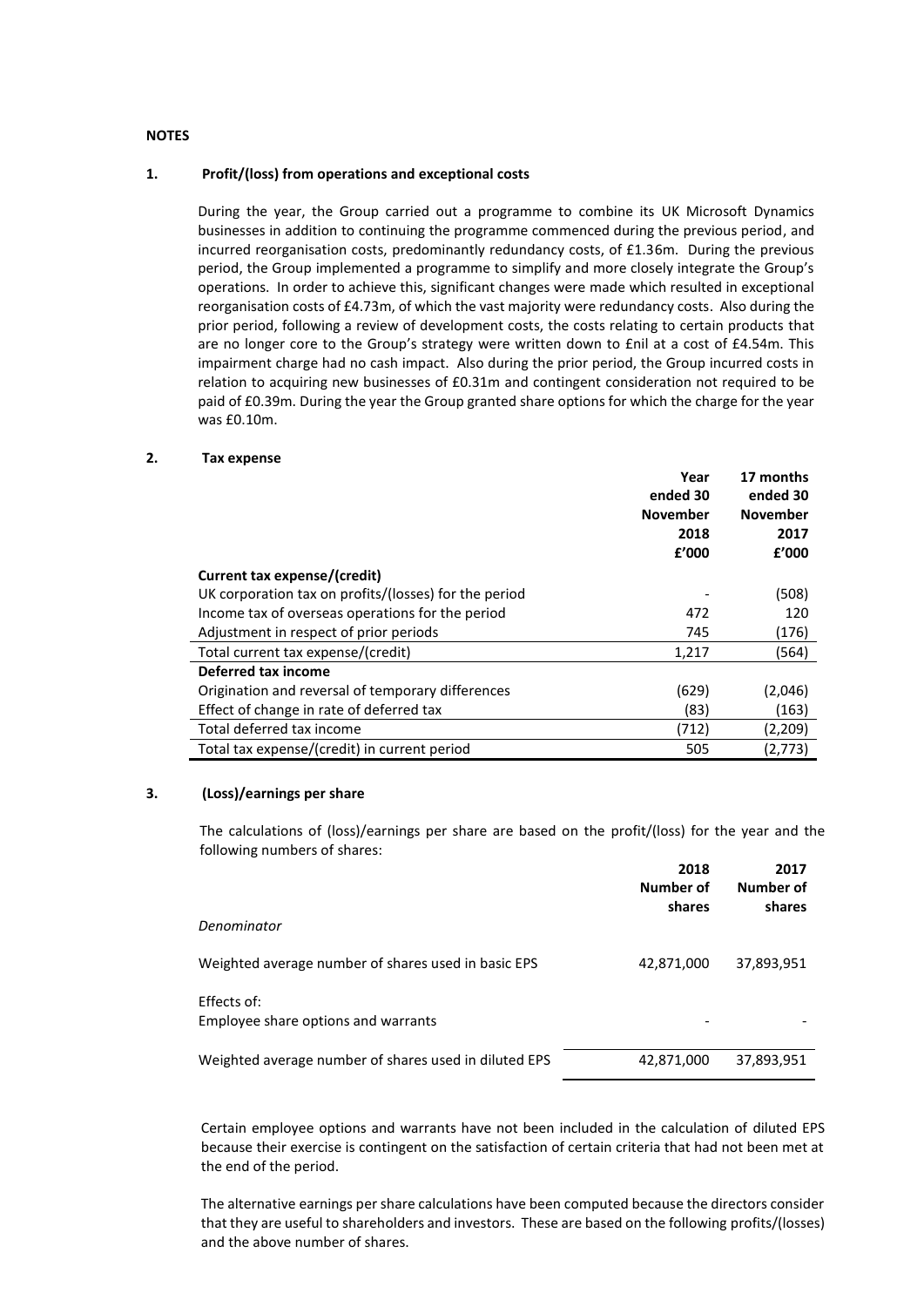# **3. (Loss)/earnings per share** (continued)

|                                                                    | <b>Year ended</b><br>30 November 2018 |                                     |                                       | 17 months ended<br>30 November 2017 (restated) |                                     |                                          |
|--------------------------------------------------------------------|---------------------------------------|-------------------------------------|---------------------------------------|------------------------------------------------|-------------------------------------|------------------------------------------|
|                                                                    | <b>Earnings</b>                       | Per share<br>amount<br><b>Basic</b> | Per share<br>amount<br><b>Diluted</b> | <b>Earnings</b>                                | Per share<br>amount<br><b>Basic</b> | Per<br>share<br>amount<br><b>Diluted</b> |
|                                                                    | £000                                  | p                                   | р                                     | £000                                           | p                                   | р                                        |
| Numerator                                                          |                                       |                                     |                                       |                                                |                                     |                                          |
| Loss per share                                                     | (488)                                 | (1.1)                               | (1.1)                                 | (13, 370)                                      | (35.3)                              | (35.3)                                   |
| Add back:                                                          |                                       |                                     |                                       |                                                |                                     |                                          |
| Amortisation of acquired<br>intangibles (net of tax<br>recognised) | 1,952                                 | 4.6                                 | 4.6                                   | 3,037                                          | 8.0                                 | 8.0                                      |
| Acquisition costs (net of                                          |                                       |                                     |                                       | 308                                            | 0.8                                 | 0.8                                      |
| tax recognised)                                                    |                                       |                                     |                                       |                                                |                                     |                                          |
| Exceptional                                                        | 1,355                                 | 3.2                                 | 3.2                                   | 4,731                                          | 12.5                                | 12.5                                     |
| reorganisation costs (net<br>of tax recognised)                    |                                       |                                     |                                       |                                                |                                     |                                          |
| <b>Exceptional impairment</b><br>charge (net of tax<br>recognised) |                                       |                                     |                                       | 4,541                                          | 12.0                                | 12.0                                     |
| Share-based payment<br>charge (net of tax<br>recognised)           | 103                                   | 0.1                                 | 0.1                                   |                                                |                                     |                                          |
| Release of contingent<br>consideration (net of tax<br>recognised)  |                                       |                                     |                                       | (393)                                          | (1.0)                               | (1.0)                                    |
| Adjusted EPS/(LPS)                                                 | 2,922                                 | 6.8                                 | 6.8                                   | (1, 146)                                       | (3.0)                               | (3.0)                                    |

The adjusted EPS/(LPS) for the 17 months ended 30 November 2017 has been amended to reflect that there was no tax charge or credit recognised in the period on either the exceptional reorganisation costs or on the exceptional impairment charge. The calculation has been amended to reflect the actual tax charge or credit directly allocable rather than on an effective tax rate as previously determined as the directors consider this to be a fairer representation.

# **4. Loans and borrowings**

| 2018<br>£'000 | 2017<br>£'000 |
|---------------|---------------|
|               |               |
|               | 6,124         |
| 15            | 46            |
| 15            | 6,170         |
|               |               |
| 7,485         |               |
| 32            | 59            |
| 7,517         | 59            |
| 7,532         | 6,229         |
|               |               |

The Group is currently close to finalising an expected extension of its current banking facilities, which expire in October 2019, to March 2021.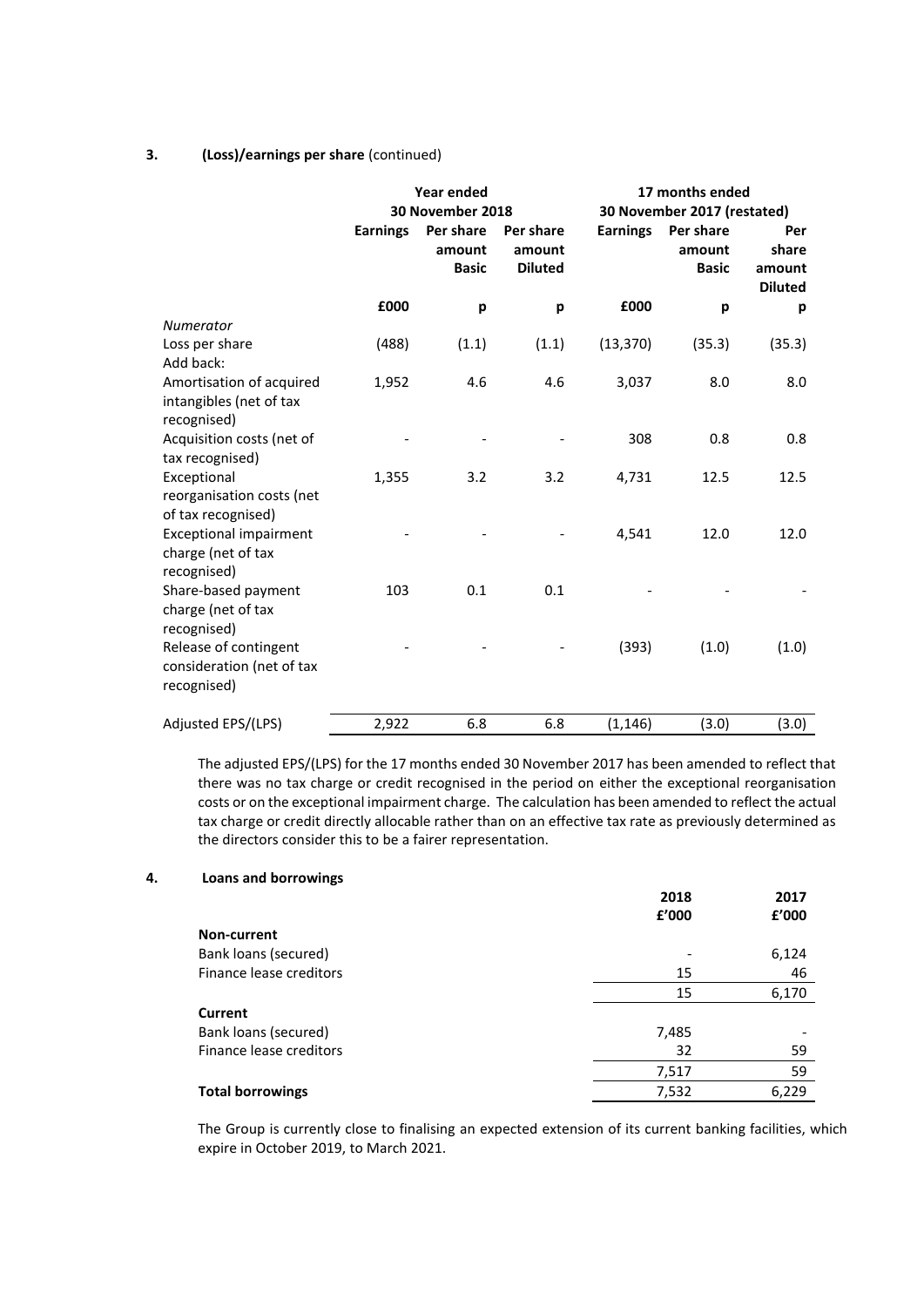# **5. Trade and other payables – current**

|                                                                                                                                | 2018   | 2017   |
|--------------------------------------------------------------------------------------------------------------------------------|--------|--------|
|                                                                                                                                | £'000  | £'000  |
| Trade payables                                                                                                                 | 5,163  | 4,739  |
| Other payables                                                                                                                 | 903    | 594    |
| <b>Accruals</b>                                                                                                                | 6,945  | 8,818  |
| Total financial liabilities, excluding loans and borrowings,<br>classified as financial liabilities measured at amortised cost | 13,011 | 14,151 |
|                                                                                                                                |        |        |
| Other tax and social security taxes                                                                                            | 4,897  | 3,961  |
| Deferred revenue                                                                                                               | 10,520 | 11,137 |
|                                                                                                                                | 28.428 | 29.249 |

# **6. Notes to the cash flow statement**

Cash flows from operations include acquisition costs and exceptional reorganisation costs arising as a result of acquisitions during the period. The adjusted cash generated from operations has been computed because the Directors consider it more useful to shareholders and investors in assessing the underlying operating cash flow of the Group. The adjusted cash generated from operations is calculated as follows:

|                                                  | Year<br>ended 30<br><b>November</b><br>2018<br>£'000 | 17 months<br>ended 30<br><b>November</b><br>2017<br>f'000 |
|--------------------------------------------------|------------------------------------------------------|-----------------------------------------------------------|
| Cash generated from operating activities<br>Add: | 8,629                                                | 5,954                                                     |
| Exceptional reorganisation costs                 | 1,355                                                | 4,731                                                     |
| <b>Acquisition costs</b>                         |                                                      | 308                                                       |
| Release of contingent consideration              |                                                      | (393)                                                     |
| Adjusted cash generated from operations          | 9,984                                                | 10,600                                                    |

Acquisition of subsidiaries and other business units, net of cash acquired comprises:

|                                                         | Year<br>ended 30 | 17 months<br>ended 30 |
|---------------------------------------------------------|------------------|-----------------------|
|                                                         | <b>November</b>  | <b>November</b>       |
|                                                         | 2018             | 2017                  |
|                                                         | £000             | £000                  |
| Initial consideration                                   |                  | (1,506)               |
| Cash balances acquired                                  |                  | 324                   |
| Contingent consideration repaid from/(paid into) escrow |                  | 393                   |
| Contingent and deferred consideration                   |                  | (200)                 |
|                                                         |                  | (989)                 |

- **7.** The Board recommends the payment of a dividend of 1.54p per share (17 month period ended 30 November 2017: 1.4p) payable on 14 June 2019 to shareholders on the register on 17 May 2019.
- **8.** The financial information set out above does not comprise the Company's statutory accounts. The Annual Report and Financial Statements for the 17-month period ended 30 November 2017 have been filed with the Registrar of Companies. The Independent Auditors' Report on the Annual Report and Financial Statement for 17-month period ended 30 November 2017 was unqualified, did not draw attention to any matters by way of emphasis, and did not contain a statement under 498(2) or 498(3) of the Companies Act 2006.